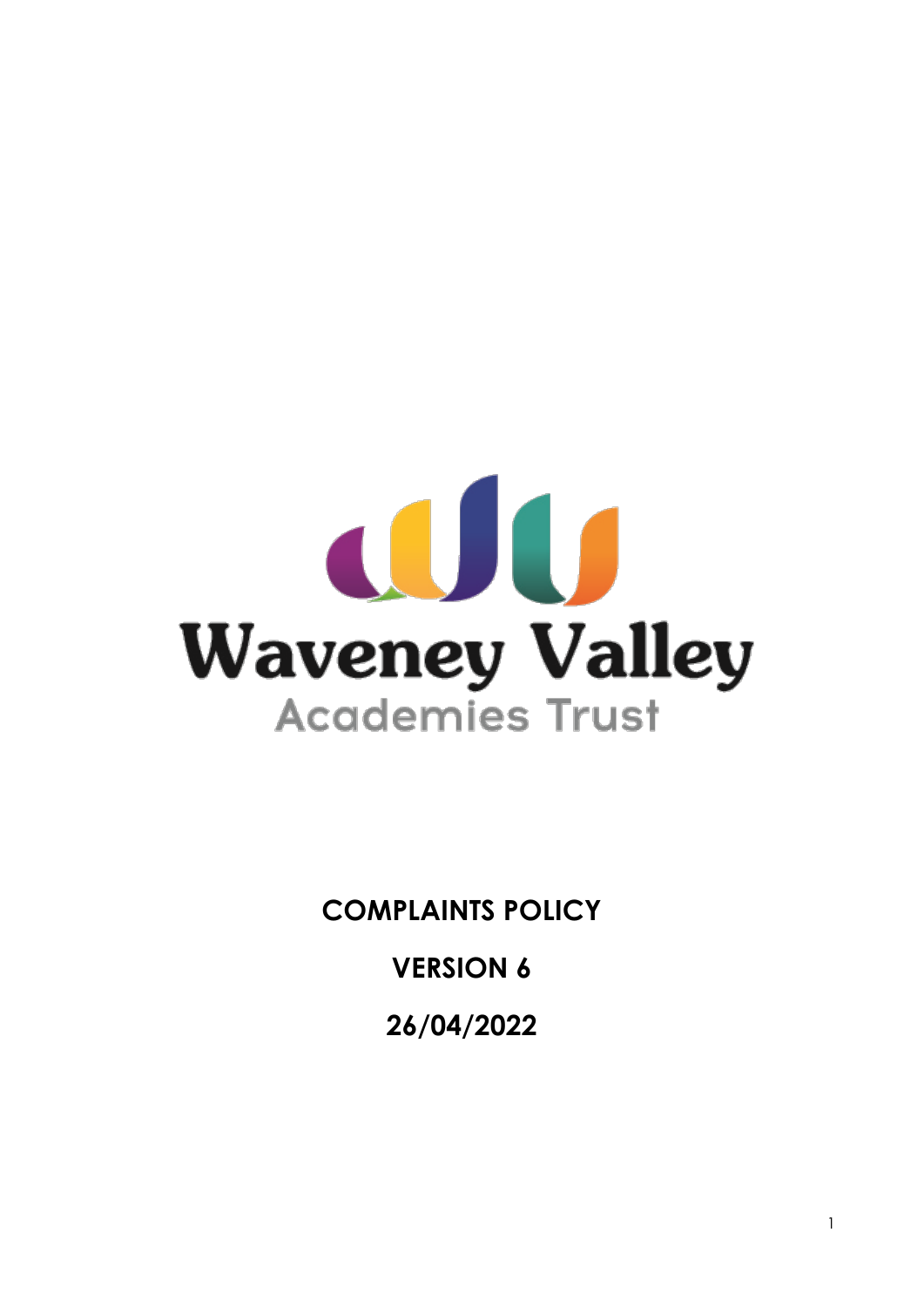# **Complaints Policy**

Waveney Valley Academies Trust aims to provide an excellent education in a healthy, safe, supportive learning environment, where people are valued and make positive contributions to the Trust and school communities.

Under section 29 of the Education Act 2002, the Trust is required to have in place clear procedures to manage any complaint made against the Trust, a school within the Trust or any associated individual.

Waveney Valley Academies Trust deals with any complaints extremely seriously, ensuring that set procedures are followed.

This policy will be published on the Trust and school websites with hard copies available from the central trust and school offices upon on request.

The Trust acknowledges that, besides parents/carers of children who are registered at one of our schools, any member of the general public can make a complaint about any facilities or services that we provide.

A complaint may be made by a third party acting on behalf of a complainant, so long as they are able to evidence that they have consent to do so.

A complaint received outside of a school day will be considered to have been received on the next academic day.

We will make every effort to support complainants who may require additional support to make a complaint. This could include providing a translator, providing information in alternative formats or holding meetings in accessible locations.

If other bodies are investigating aspects of the complaint (eg the police or Local Authority Safeguarding Teams) this may impact on the Trust's ability to adhere to agreed timescales or result in the process being suspended until those public bodies have completed their investigations.

If a complainant commences legal action against Waveney Valley Academies Trust in relation to their complaint, the Trust will consider whether to suspend the complaints procedure until legal proceedings have concluded.

If a complainant wants to withdraw their complaint, they will be asked to do so in writing.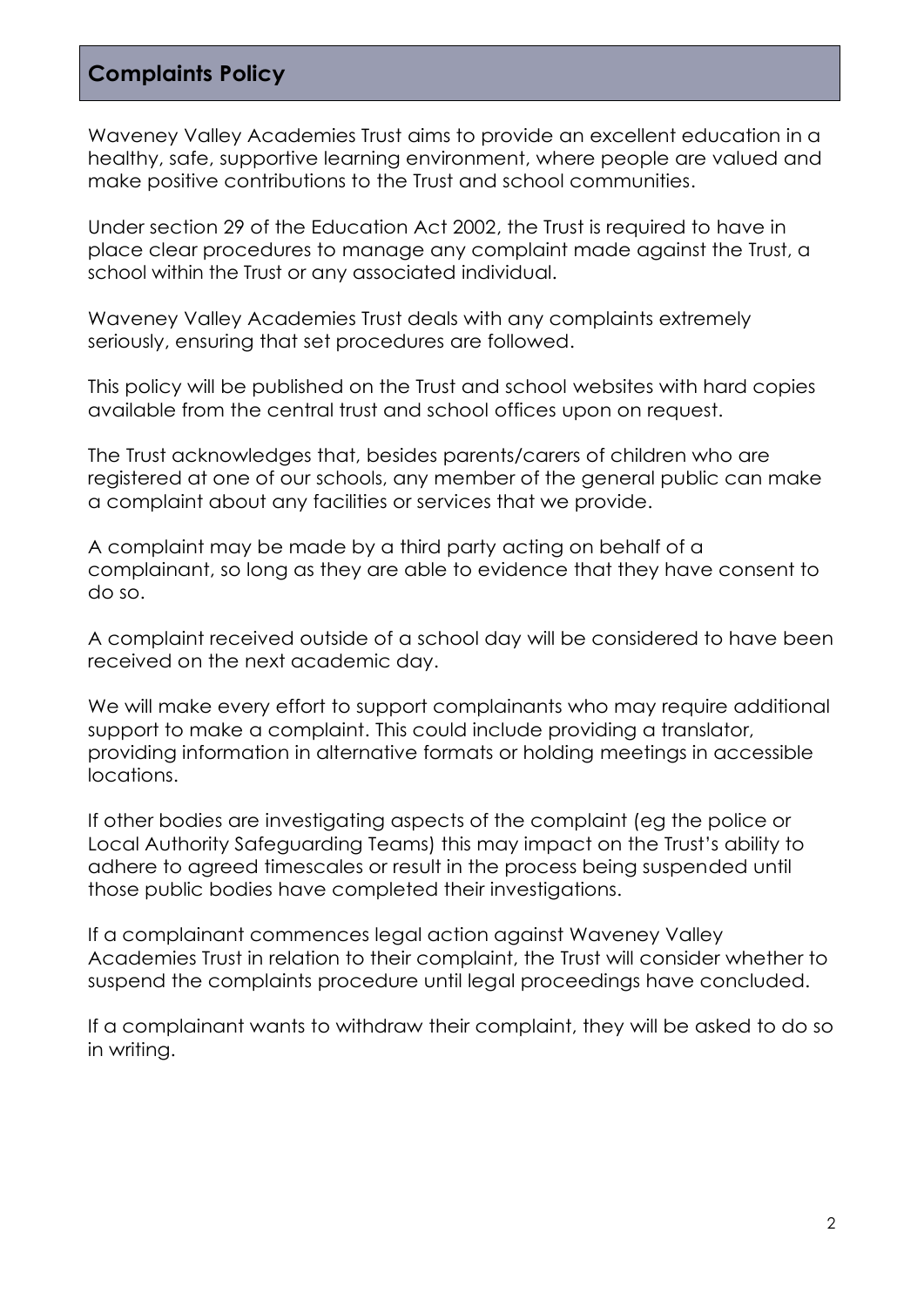#### **Aims**

- To deal with any complaint against the multi academy trust, any of our schools or any associated individuals by following the correct procedures.
- To deal with data protection complaints using the correct procedures.
- To deal with all complaints robustly, by being open, honest and fair.
- To ensure compliance with all relevant legislation connected to this policy.

### **Responsibilities**

### **Waveney Valley Academies Trust** will:

- deal with all complaints impartially and in a non-adversarial manner
- work with the Trust's Data Protection Officer to ensure GDPR compliance and process complaints about data appropriately should they arise
- maintain accurate Complaint Registers and keep complainants updated at all stages of the process
- seek an interpreter if the need arises
- ensure full and fair investigations are undertaken by an appropriately experienced and independent individual
- ensure sensitive information remains confidential at all times, including details of HR procedures and outcomes which may be undertaken during, or as a result of, the complaints process
- ensure all complaints are resolved as quickly as possible within realistic time limits
- reserve the right not to investigate complaints considered to be vexatious or malicious
- only consider complaints regarding incidents or concerns occurring within the last six months
- not usually be able to consider a complaint if the student involved is no longer on roll at one of the schools within the Trust
- not usually be able to consider anonymous complaints unless the Trust considers that the nature of the issues and/or allegations warrants an investigation
- ensure the findings and recommendations of any complaint are made available for inspection by authorised bodies
- ensure confidential, written records are kept of all complaints made including the findings, outcomes, recommendations and actions taken.
- fully expect all parties to be supported and treated with respect at every stage of the process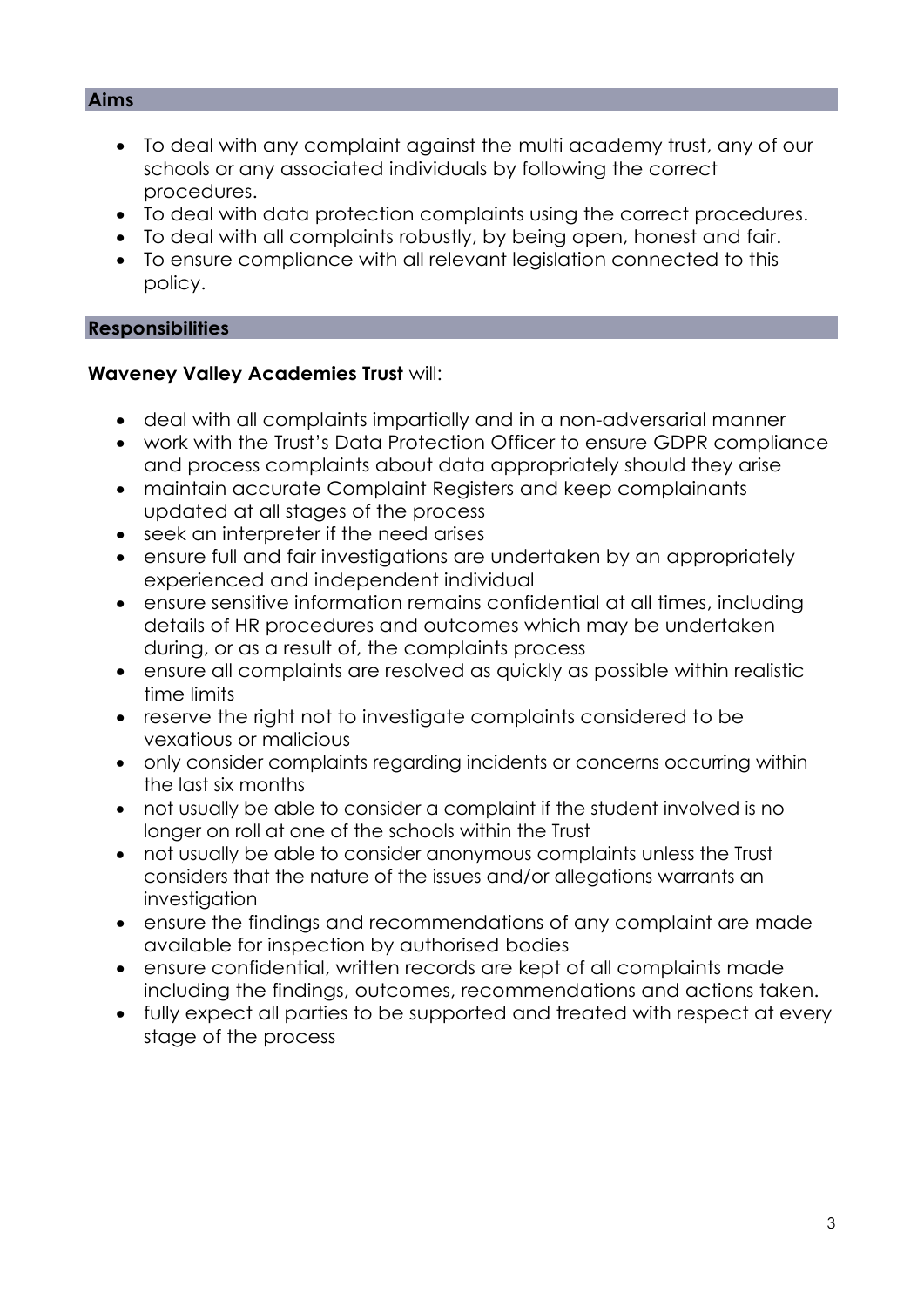## The **Trust Board** will**:**

- ensure that the complaints policy complies with their obligations under the Equality Act 2010
- consider any local or national decisions that affect the complaints process, making any modifications necessary to this policy to ensure compliance with all relevant legislation
- ensure funding is in place to support this policy
- ensure the effective implementation, monitoring and evaluation of this policy
- ensure that the complaints policy is published on the Trust and school websites

## The **Headteacher** will:

- nominate a Complaints Coordinator to manage the process with contact details available from the school office
- ensure concerns and complaints are logged and accurate records maintained
- ensure all school staff (including volunteers), students/pupils and parents/carers are aware of and comply with this policy

## The **Complainant** will:

- clearly outline the details of their complaint in writing
- cooperate with the Trust and/or school to seek resolution to the complaint
- raise their complaint within six months of the alleged incident or, where a series of associated alleged incidents have occurred, within six months of the last of these. Complaints made outside of this time frame will only be considered if exceptional circumstances apply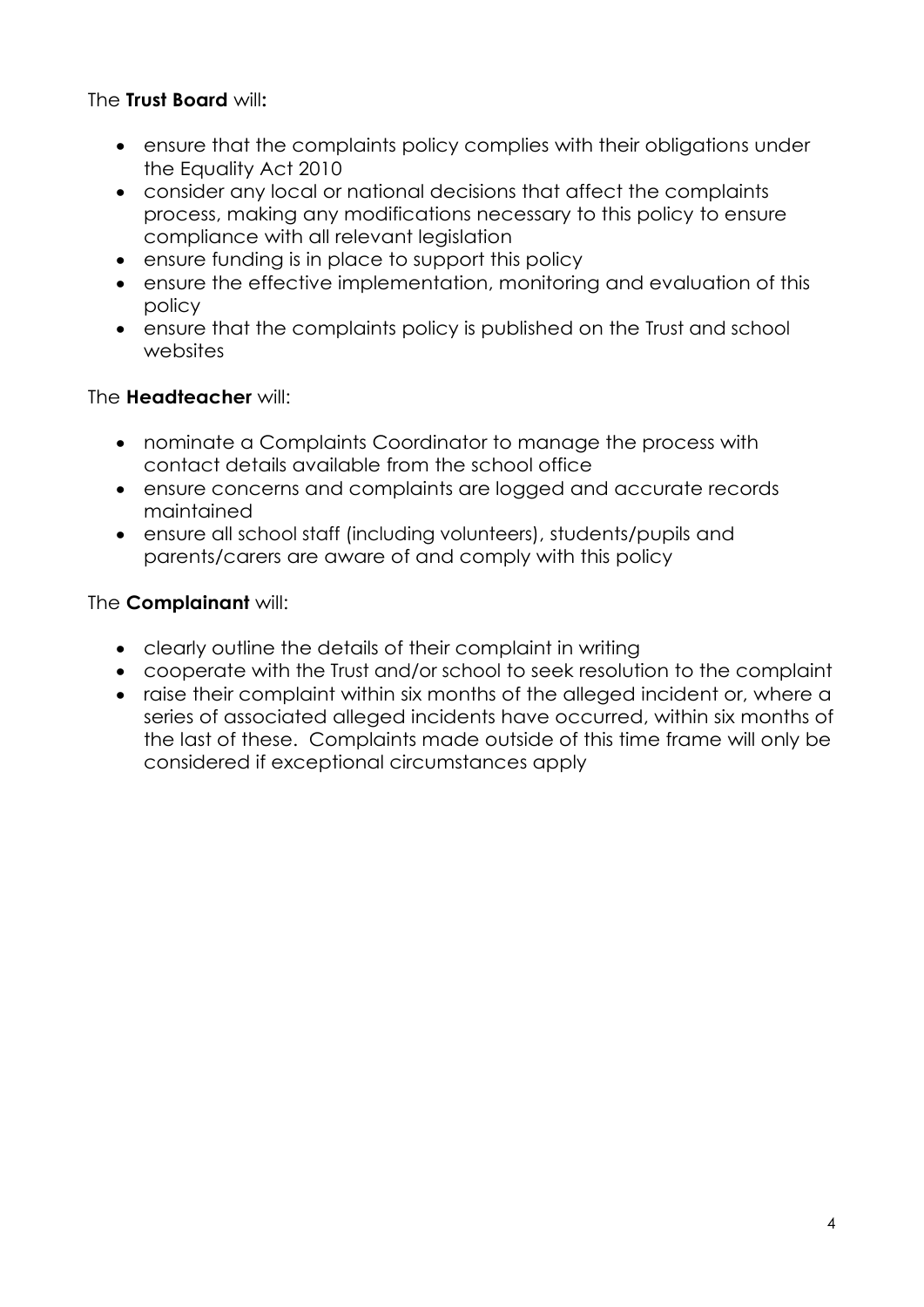# **Complaint Procedure**

# **Stage 1**

Complaints should be made, in the first instance, to the nominated Complaints Co-ordinator within the school or the Compliance Officer at the central trust office. Receipt of the complaint will be acknowledged within three academic days.

| <b>Complaint against</b>                                                          | <b>Responsible party</b><br>for Stage 1 (RP1)*               | <b>Involved staff</b><br>for Stage 1           | <b>Target date for</b><br>written response                                |
|-----------------------------------------------------------------------------------|--------------------------------------------------------------|------------------------------------------------|---------------------------------------------------------------------------|
| A school or academy                                                               | the headteacher                                              | Staff<br>witnesses to<br>alleged<br>incident   |                                                                           |
| A staff member within a<br>school/academy or<br>central trust                     | the line<br>manager/member<br>of SLT                         | The staff<br>member                            | Within 10                                                                 |
| a headteacher                                                                     | The Chair of the<br><b>School Committee</b>                  | the<br>headteacher                             | academic days of<br>the initial stage 1<br>discussion/meeting<br>with the |
| An individual connected<br>to a school/academy or<br>the central Trust            | An appropriate<br>member of school<br>or Trust<br>management | The<br>connected<br>individual                 | complainant                                                               |
| <b>The Chief Executive</b><br><b>Officer or Chief Operating</b><br><b>Officer</b> | The Chair of the<br><b>Trust Board</b>                       | The CEO or<br>COO                              |                                                                           |
| <b>The Trust</b>                                                                  | The Chair of the<br><b>Trust Board</b>                       | The Vice<br>Chair of the<br><b>Trust Board</b> |                                                                           |

\*The RP1 may delegate the responsibility to another appropriate party/individual, any delegation will be notified to the complainant.

• Every effort will be made to provide a response within 10 academic days of the receipt of the complaint but, where complex issues have been raised, this may not be possible. This is particularly relevant when other matters, such as Local Authority Strategy Meetings, police investigation or Trust HR procedures, need to be completed as part of the process.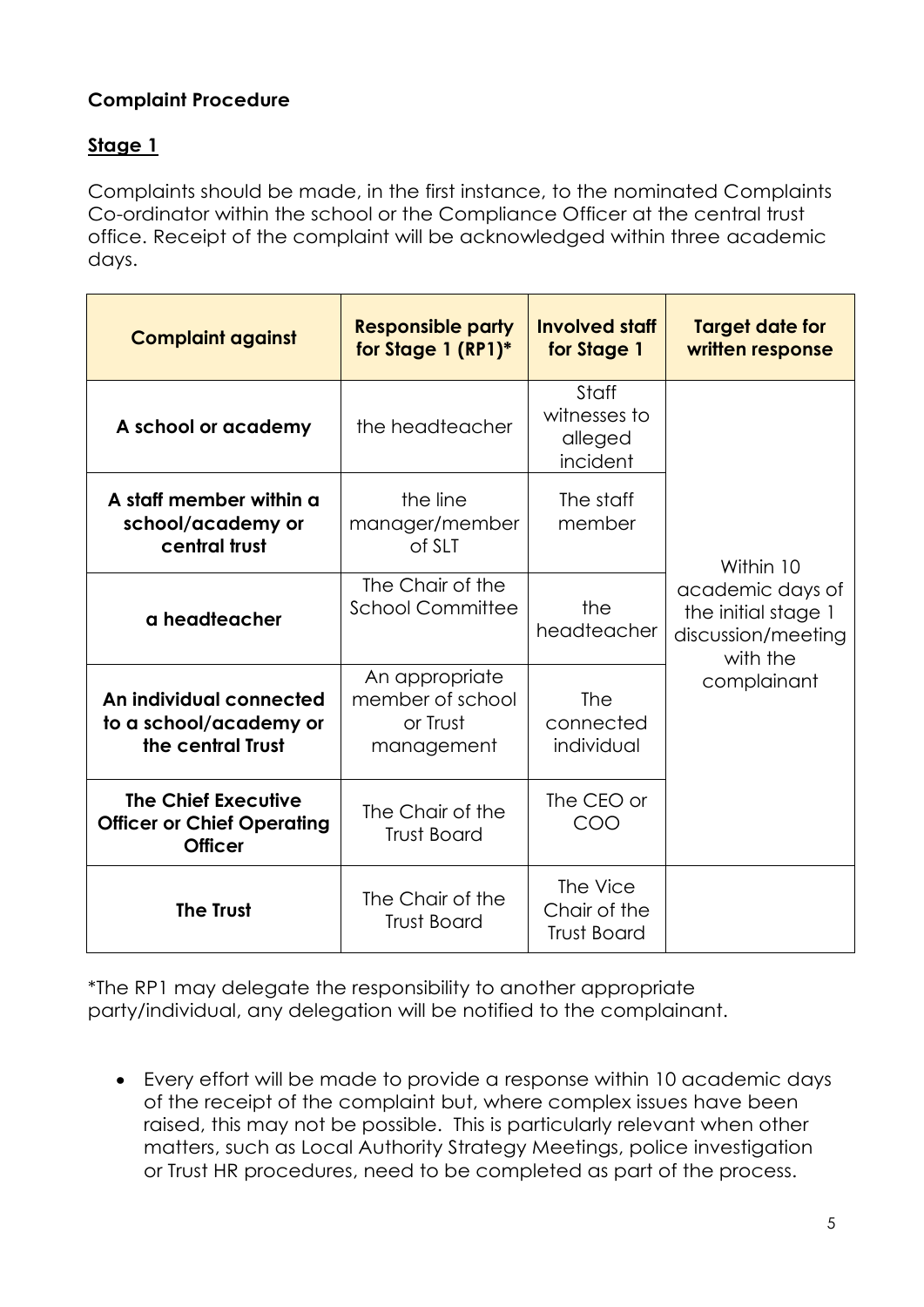- RP1 will consider the complaint, this may include discussions and/or meetings with the complainant, staff members or other individuals
- The complainant will receive a written response from RP1, outlining the outcome of the stage 1 process.

Every effort should be made by all parties to resolve the complaint at this informal stage. However, if resolution is not achieved, the complainant should escalate the process to Stage 2.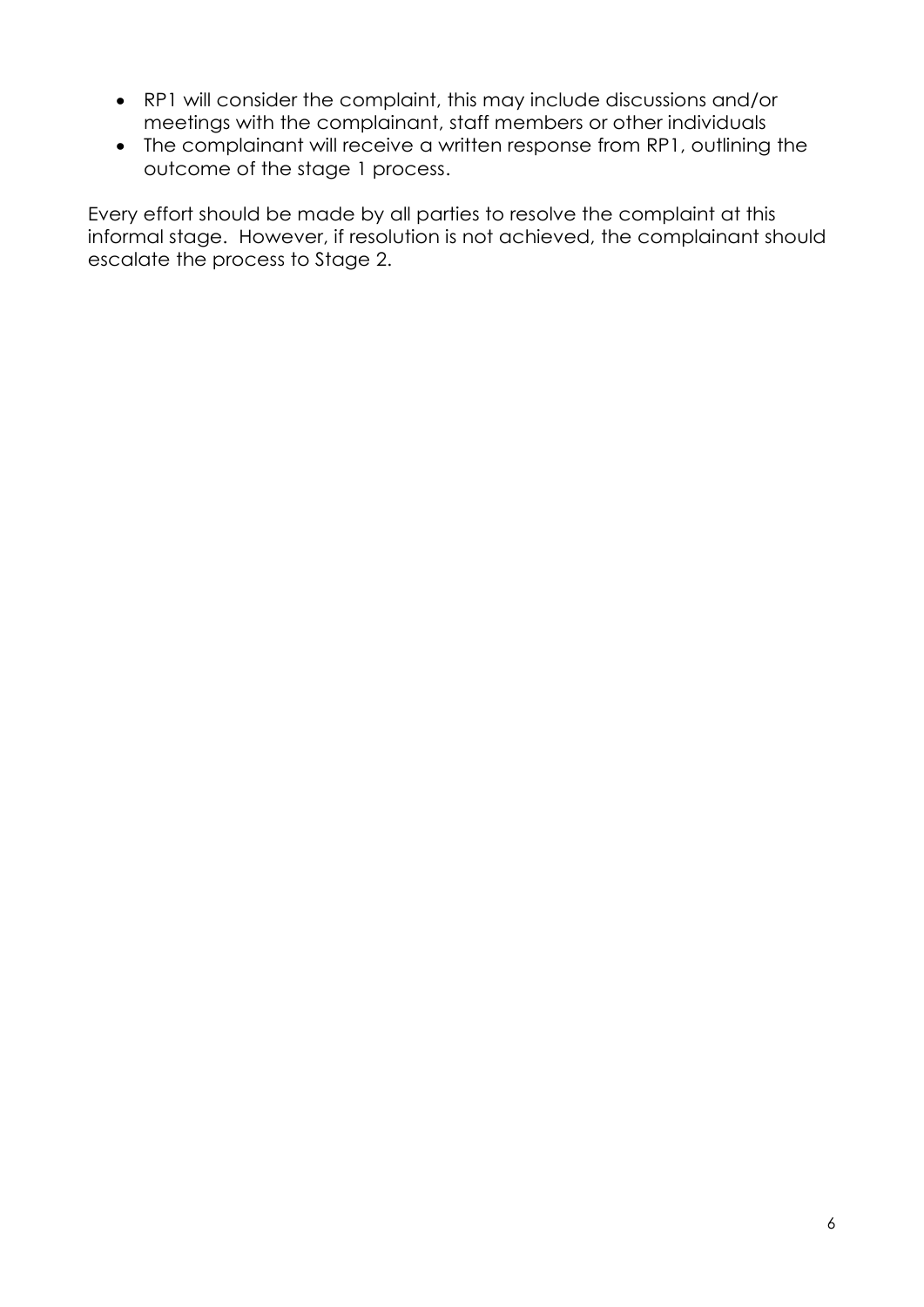## **Stage 2**

| <b>Complaint against</b>                                                          | <b>Responsible parties</b><br>for Stage 2 (RP2)* | <b>Target date for</b><br>written response                        |  |
|-----------------------------------------------------------------------------------|--------------------------------------------------|-------------------------------------------------------------------|--|
| A school or academy                                                               | The Chair of the School<br>Committee             |                                                                   |  |
| A staff member within a<br>school/academy                                         | The headteacher                                  |                                                                   |  |
| A staff member within<br>central trust                                            | The COO                                          |                                                                   |  |
| a headteacher                                                                     | The CEO                                          | Within 20 academic<br>days of the initial<br>stage 2 meeting with |  |
| An individual connected<br>to a school/academy                                    | The headteacher                                  | the complainant                                                   |  |
| An individual connected<br>to the central Trust                                   | The COO                                          |                                                                   |  |
| <b>The Chief Executive</b><br><b>Officer or Chief Operating</b><br><b>Officer</b> | The Trust Board                                  |                                                                   |  |
| <b>The Trust</b>                                                                  | The Trust Board                                  |                                                                   |  |

\*The RP2 may delegate the responsibility to another appropriate party/individual, any delegation will be notified to the complainant.

- The complainant submits written details of the escalation of the complaint to stage 2, outlining any aspects of the complaint which remain unresolved at stage 1
- The details of the escalated complaint will be agreed at the outset of the process. Any subsequent complaints will be dealt with as a separate process, commencing at Stage 1
- Every effort will be made to provide a written response within 20 academic days of escalation to stage 2 but, where complex issues have been raised, this may not be possible. This is particularly relevant when other matters, such as Local Authority Strategy Meetings, police investigation or Trust HR procedures, need to be completed as part of the process
- The RP2 may request a meeting with the complainant
- The complainant may be accompanied at any such meeting by a relative or friend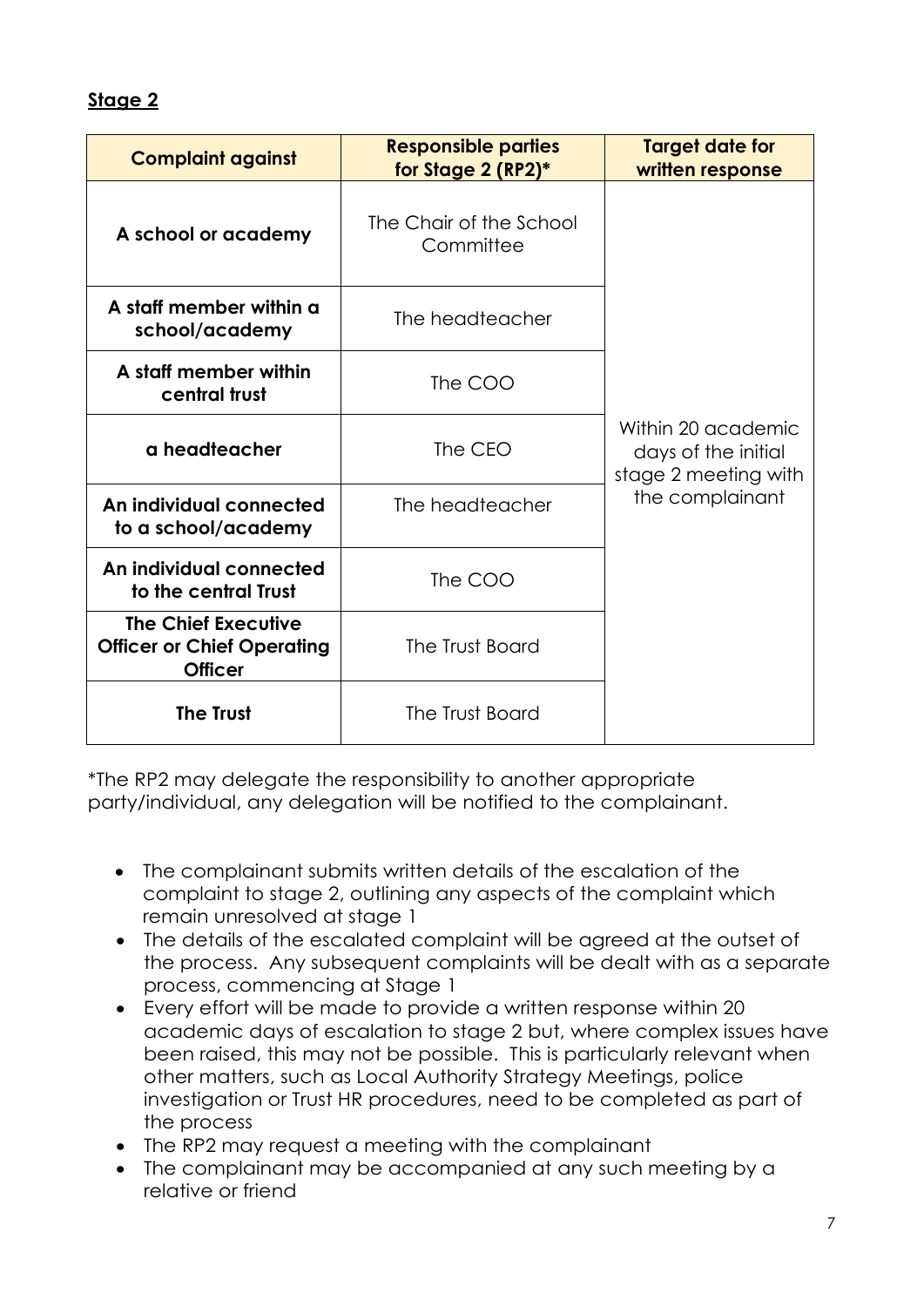- Notes will be taken of meetings and agreed by both parties
- Meetings will not be electronically recorded
- A full and fair investigation will be undertaken, without bias, by an appropriately experienced individual, appointed by RP2
- The complainant will be kept informed of the progress of the investigation
- RP2 will consider the complaint upon completion of the investigation
- The complainant will receive a written response from RP2, outlining the outcome of the stage 2 process

Every effort should be made by all parties to resolve the complaint at this stage. However, if resolution is not achieved, the complainant should escalate the process to Stage 3.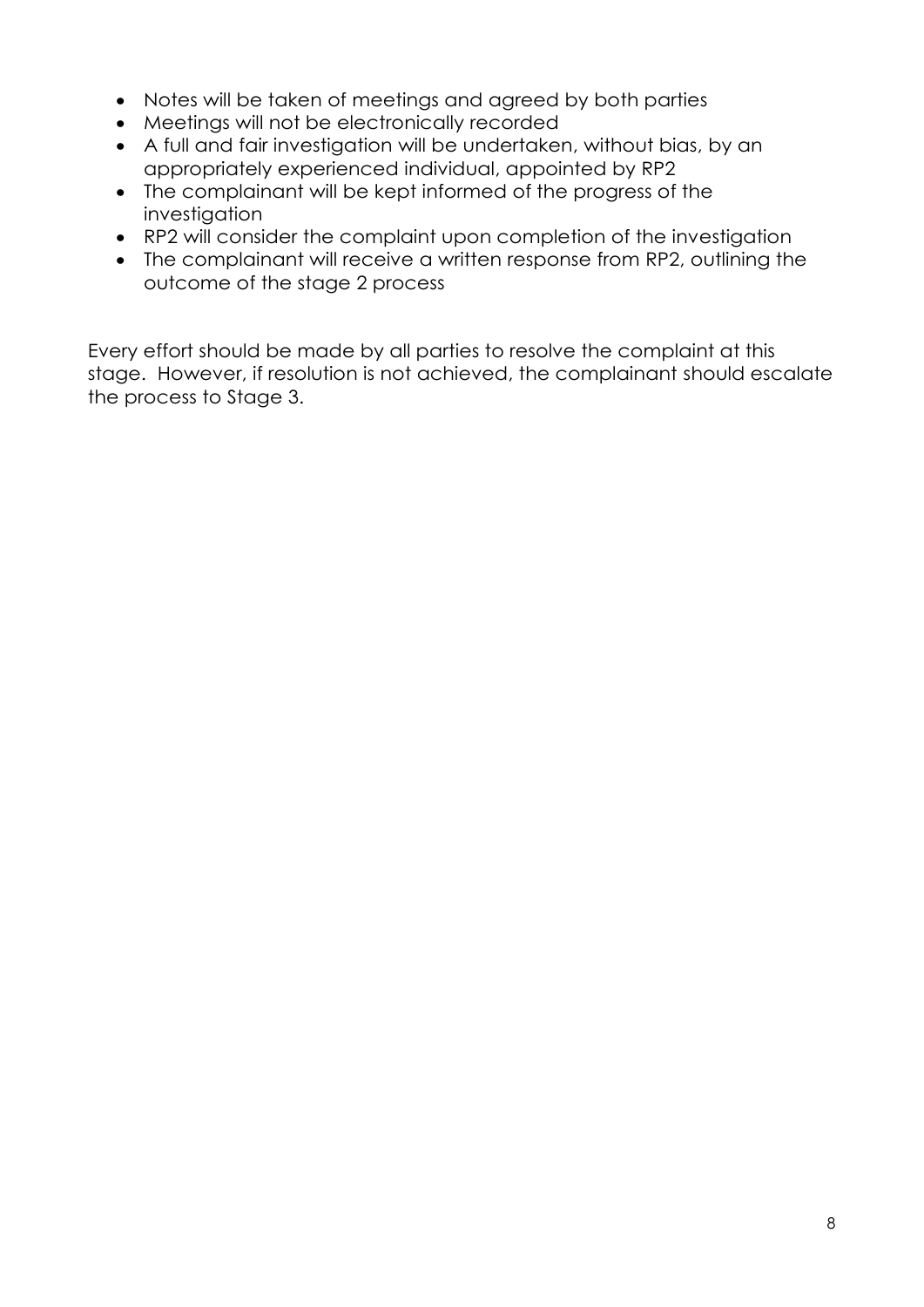**Stage 3** (Appeal Panel Hearing)

| <b>Complaint against</b>                                         | <b>Responsible parties</b><br>for Stage 3 (RP3)* | Target date for<br>written<br>response          |
|------------------------------------------------------------------|--------------------------------------------------|-------------------------------------------------|
| A school or academy                                              | The CEO                                          |                                                 |
| A staff member within a<br>school/academy                        | The Chair of the<br><b>School Committee</b>      |                                                 |
| A staff member within central trust                              | The CEO                                          |                                                 |
| a headteacher                                                    | The Trust Board                                  | Within 10<br>academic<br>days of the<br>hearing |
| An individual connected to a<br>school/academy                   | The Chair of the<br><b>School Committee</b>      |                                                 |
| An individual connected to the central<br><b>Trust</b>           | The CEO                                          |                                                 |
| The Chief Executive Officer or Chief<br><b>Operating Officer</b> | The Members of the<br>Trust                      |                                                 |
| <b>The Trust</b>                                                 | The Members of the<br>Trust                      |                                                 |

\*The RP3 may delegate the responsibility to another appropriate party/individual, any delegation will be notified to the complainant.

- The appellant formally submits written details of their appeal, outlining the reasons for their dissatisfaction with the outcomes of stage 2.
- A hearing will be arranged and an appeal panel appointed by RP3, who will ensure that:
	- All panel members hold appropriate positions within the Trust structure or externally
	- All panel members have the necessary skills and experience to undertake the role
	- No panel member has been involved in any matters detailed within the original complaint or appeal
	- At least one member of the panel is independent of the management and running of the school against who the complaint has been made
	- The hearing is held on a mutually convenient date, at the earliest opportunity
- The appellant will be given the opportunity to attend the hearing and to be represented by an appropriate individual
- The Clerk of the Trust Board (or delegated individual) will attend the hearing to oversee the process and take written notes, the hearing will not be electronically recorded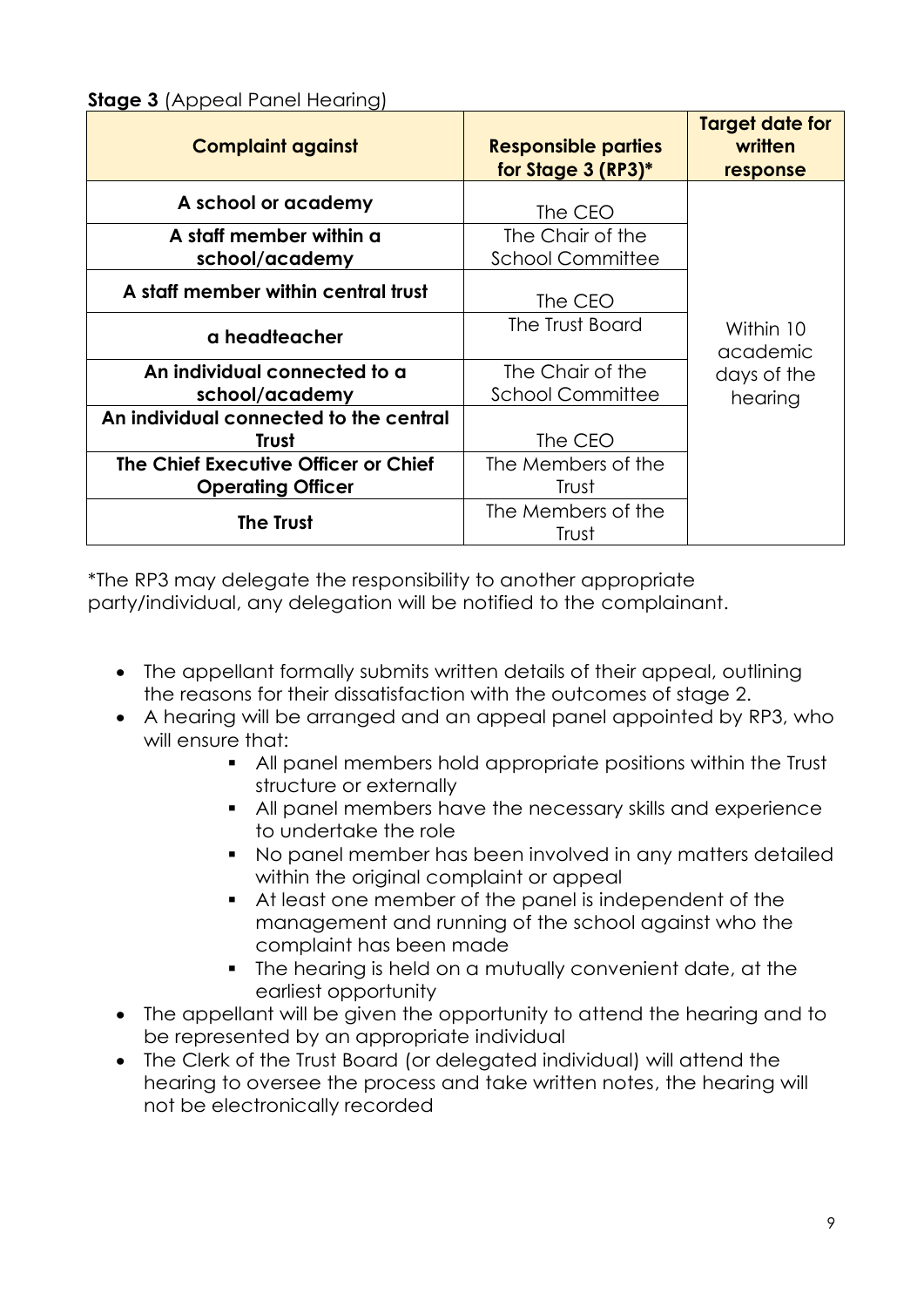- The purpose of the Appeal Hearing is:
	- to gain an understanding of the appellants dissatisfaction with the stage 2 complaints process and/or outcomes
	- to gain an understanding from the RP2 regarding the investigation process, its findings and the outcomes advised to the appellant
	- having heard from both parties, to consider the appeal and agree an outcome
- The panel will advise the RP3 of their agreed outcomes at the earliest opportunity, summarising their findings and recommendations
- The appellant will receive a written response from RP3 or the Chair of the panel, outlining the outcome of the stage 3 process, within 10 academic days of the hearing

### **Responses**

At the conclusion of each stage of the process, the responsible party will either:

- o uphold the complaint/appeal, in whole or in part or
- o not uphold (dismiss) the complaint/appeal

Within their written response, the responsible party will provide the complainant/appellant with the reasons for their decision.

Where a complaint/appeal is upheld in whole or in part, responsible parties will also:

- o recommend changes as appropriate, to the Trust/school systems or procedures to prevent similar issues in the future
- o decide on appropriate action(s) to be taken to resolve the complaint. This may include, but is not limited to:
	- An explanation
	- An apology
	- An admission that the situation could/should have been handled differently
	- An assurance that every effort will be made to ensure the incident will not be repeated, including information regarding the timeline for actions which will be taken to achieve this
	- An undertaking to review school policies/procedure

### **Complaints not resolved through the formal procedure**